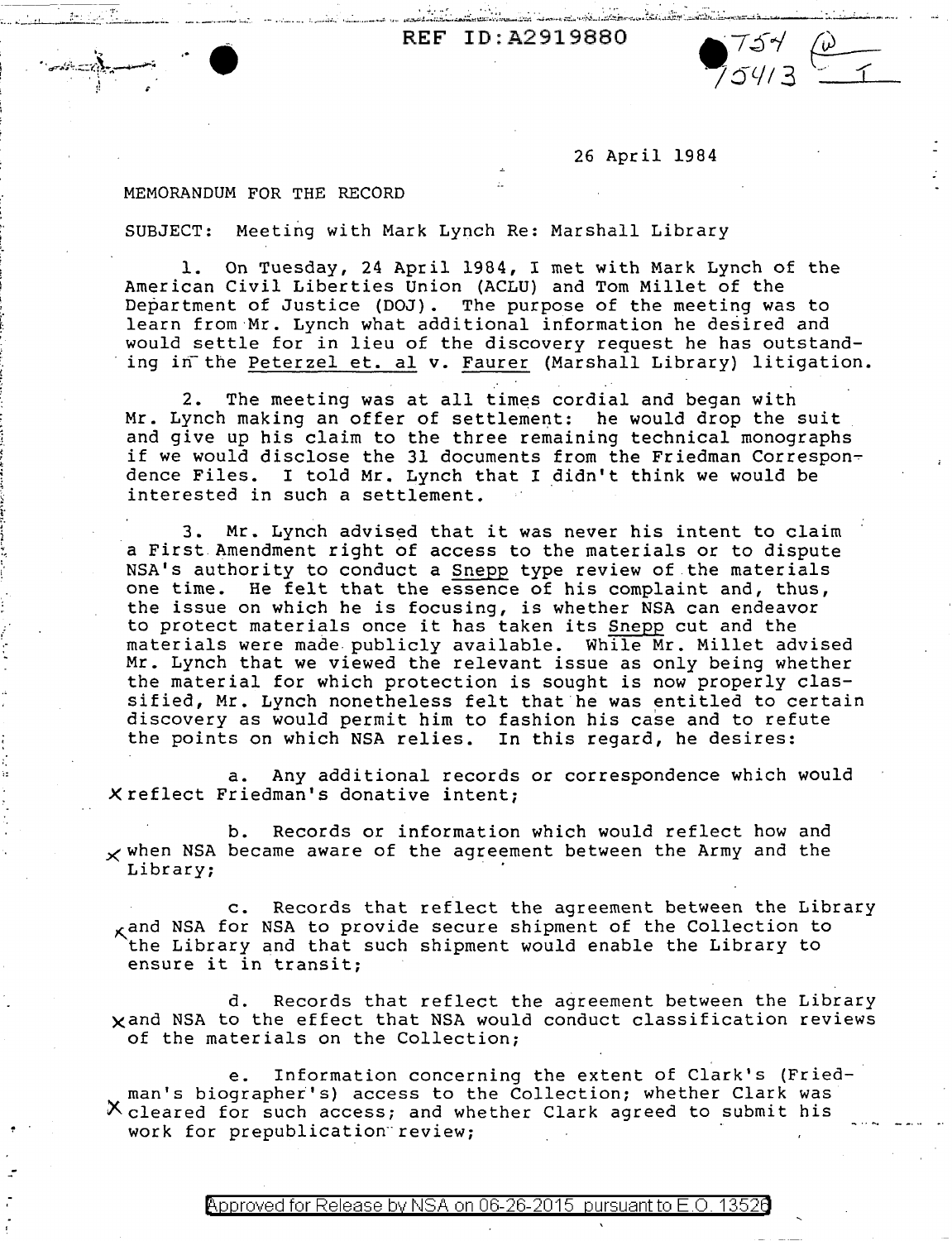, . . . . . . .  $\sim$ 

 $\sim$ ' ~:- . ---·· .. ··'

> f. More detailed information that would enable Mr. Lynch to better identify the documents and each document's status as a result of the various NSA reviews. I suggested to Mr. Lynch that this may not be solvable. To the extent he desires information about the documents themselves, I advised him it is unlikely we could say anything more without revealing sensitive information. To the extent that he wants information concerning the status of each document during the various processing stages, I advised him that we would see what we could do, but that it must be recognized that we lack detailed records sufficient to unmuddle the public affidavits;

. g. Information as to whether the cryptologic relationship that was being protected in April 1983 is the basis for the current classification determination;

h. To know whether the individuals involved in the Nov/Dec 1976 review are still available. Also, any records which reflect the essence of the agreement between the Library and NSA made in 1976 to close certain sensitive materials;

i\_. To know whether Wilson (Vince Wilson former NSA ~Historian) had been contacted to ensure that he d\_id not know of Crawford's action in 1979 to open the Collection;

j. To know why we waited from June to October 1981 to return to the Library and review the portion of the Collection of concern to us and, once there, why we didn't review the Correspondence Files at that time;

k. To know how Mike Levin knew in April 1983 that the former archivist, Crawford, had opened without prior consultation with NSA the materials NSA thought were closed;

1. To know why NSA could not determine on the occasion of either the April 1983 or February 1984 visits which documents had been copied by researchers;

m. To know the current status of the four documents of concern to other organizations and the identity of the organizations to which the documents were sent;

n. Records that reflect that NSA provided Mr. Friedman ~a safe for secure storage, assisted his efforts in cataloging -his materials, provided him materials to fill gaps in his Collection and, as noted above, provided secure transportation of the Friedman Collection to the Library;

o. Information concerning the difficult relations between XNSA and Friedman.;